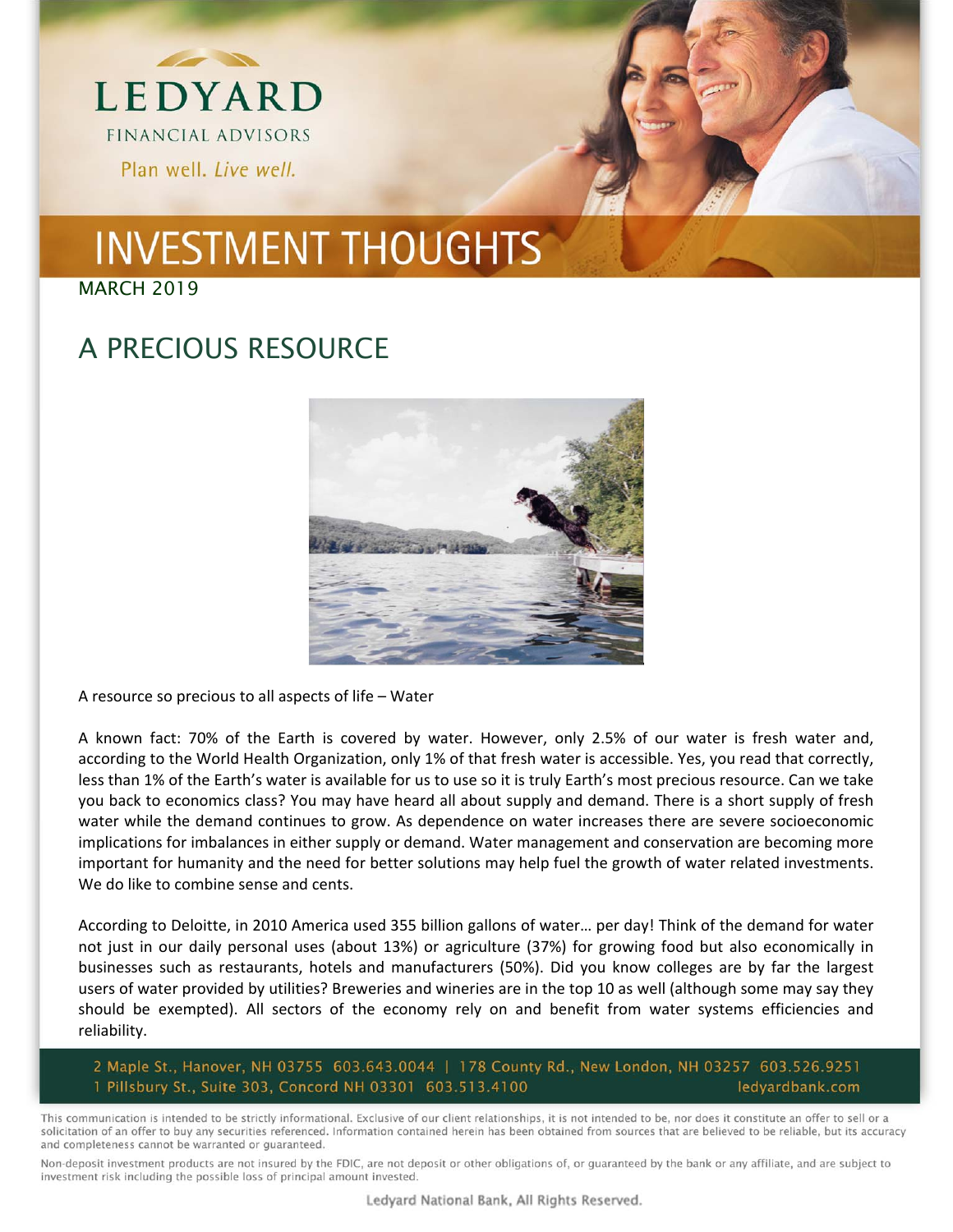One of the key issues is our aging infrastructure. There are more than 1 million miles of pipes used for water distribution and recovery in the US. We know the projected lifespan of underground pipes is between 50 and 100 years depending on the pipe material, soil and installation. According to the Environmental Defense Fund more than 500,000 children in the US have elevated levels of lead in their blood, primarily from lead paint and pipes. In 2011, an American Water Works Association analysis showed that one third of water mains will need to be replaced by the year 2040.

We have some time, but not much, to develop a strategy to fund the upgrading of our aging infrastructure and there are additional issues. First, we must understand there are many indirect costs associated with water use and the infrastructure costs, making the true cost of water difficult to calculate. Second, water is the least expensive of the major utility services, therefore the publicly owned water utilities, which serve approximately 86% of the national population, get paid by amount of water usage and many local municipalities have limited financial capacity for future investments. The federal government is responsible for assisting public systems and does have a budget line item for water, but it spends on water infrastructure to the tune of 23 times less than what it spends on information technology. It also spends about 12 times less on water than on our highways.

| Recipient                               | Per Capita Federal<br>Investment |     |       |       |       |
|-----------------------------------------|----------------------------------|-----|-------|-------|-------|
|                                         |                                  | \$0 | \$100 | \$200 | \$300 |
| IT Infrastructure [Federal Departments] | <b>S251</b>                      |     |       |       |       |
| Research & Development-Defense          | <b>S245</b>                      |     |       |       |       |
| Research & Development-Civilan          | <b>S208</b>                      |     |       |       |       |
| <b>Higher Education Grants</b>          | <b>S143</b>                      |     |       |       |       |
| Highways                                | <b>S136</b>                      |     |       |       |       |
| Other Transportation Infrastructure     | \$55                             |     |       |       |       |
| Energy Infrastructure                   | \$46                             |     |       |       |       |
| Water Infrastructure                    | \$11                             |     |       |       |       |

Figure 1 – Annual federal investment per capita

Values expressed in 2014 dollars. Source: CBO 2015, CBO 2013, GAO 2016.

#### *Sources: Congressional Budget Office, thevalueofwater.org*

Deloitte reports that water prices in the US rose 41% from 2010 to 2015 to an average of \$62.40. In the Upper Valley the town of Lebanon is drowning in water infrastructure costs and has raised its water charges by 7% in 2017 and 5% in 2018. Recent consultant reports indicate that Lebanon rates would have to go up by over 7% for the next four to five years to keep up with upcoming expenses. Residents would shed tears but they might be billed for it.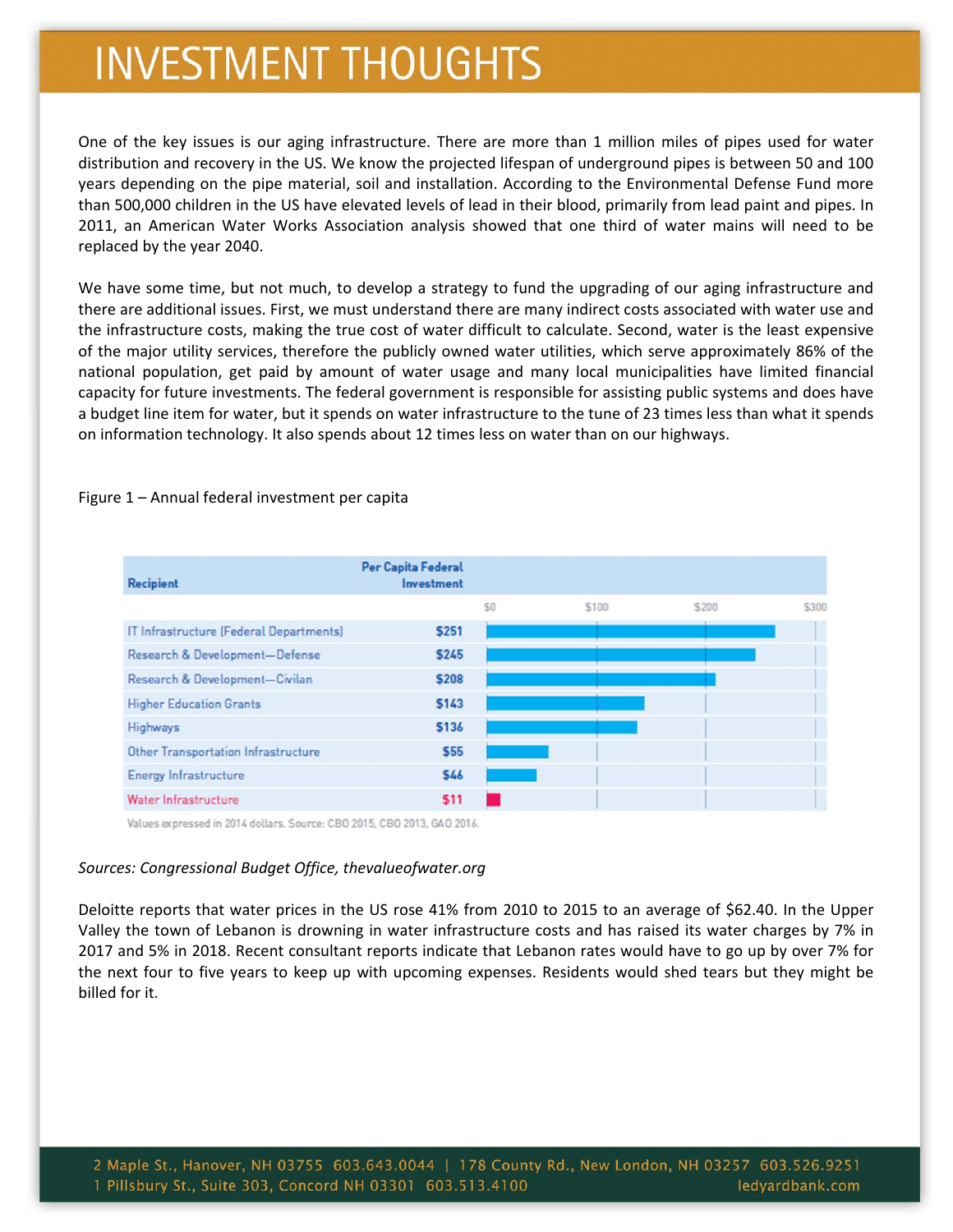



*Sources: Fortune, Deloitte*

#### **World Water Day**

March 22<sup>nd</sup> is World Water Day. The theme this year is 'Leaving no one behind'. Education is essential for breaking the cycle of poverty yet over half of the world's schools lack access to safe water and proper sanitation. Lack of water also engenders lack of equality because in developing countries girls and women are made responsible for carrying water (often for miles and from untreated sources) to use at home. Here are some additional facts:

- Around 4 billion people (nearly two thirds of the world's population) experience severe water scarcity during at least one month per year
- 2.1 billion people live without safe water at home (accessible, available and free from contamination)
- More than 700 children under age 5 die every day from diseases linked to unsafe water and poor sanitation
- 700 million people could be displaced by intense water scarcity by the year 2030



2 Maple St., Hanover, NH 03755 603.643.0044 | 178 County Rd., New London, NH 03257 603.526.9251 1 Pillsbury St., Suite 303, Concord NH 03301 603.513.4100 ledyardbank.com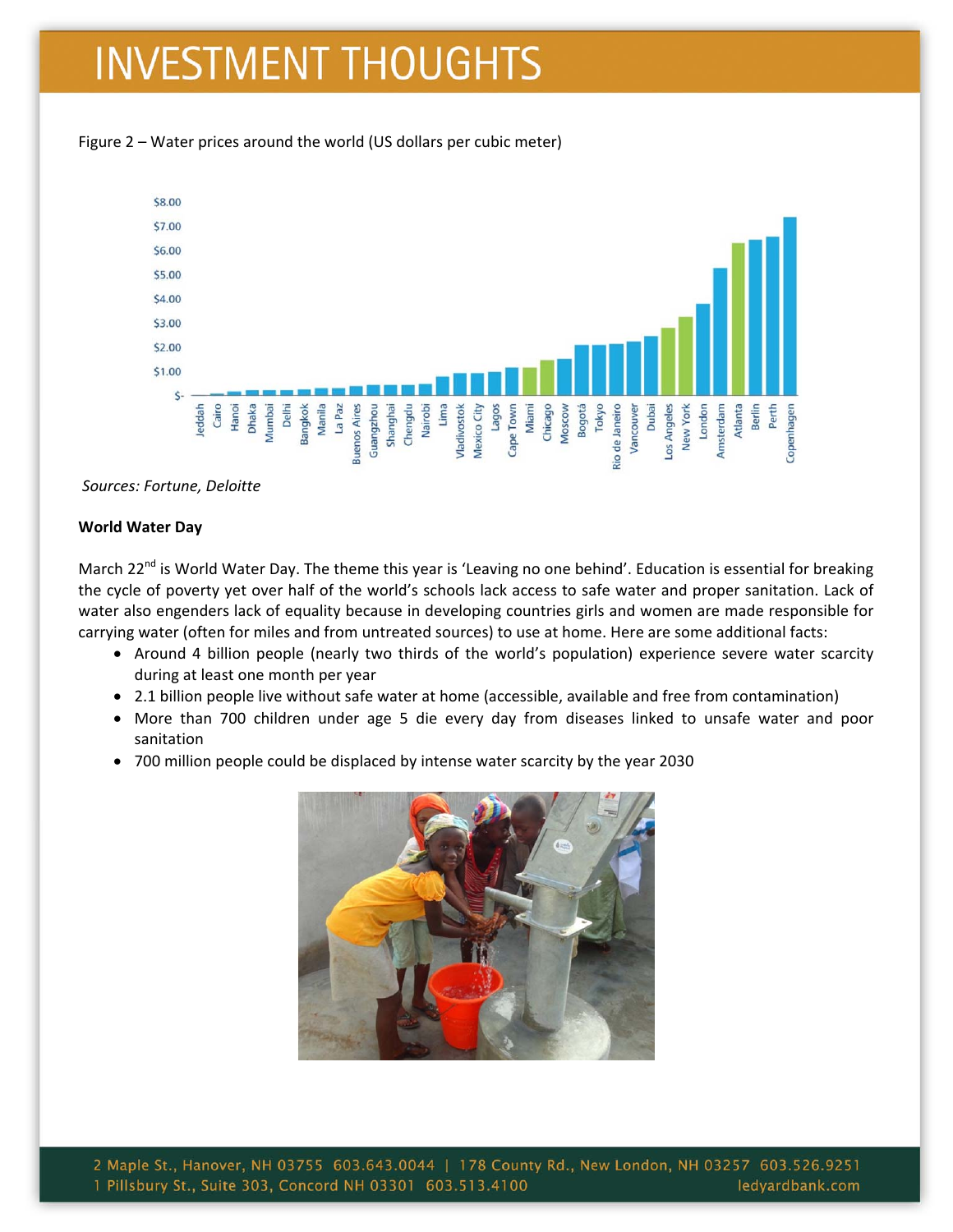#### **The role of technology**

Technology is playing an important role in allaying some of the water supply concerns. Powerful computers, wireless networks and data analysis are helping improve efficiency and reliability. Household appliances are being designed to reduce water usage. Storage and distribution is made more efficient while testing and filtration in treatment plants reduces health risks. As an example of early stage innovation, consider the desalination process that removes salt and other minerals from water. If it can become more cost effective and energy efficient, it will represent a huge leap forward for humanity (and its companion animals).

#### **Investment implications**

Conceptually the value and benefits of fresh water outweigh the costs. Investing in a specific socially responsible theme such as water is most appropriate for long term investors as the risk and reward balance takes time to develop, similar to the time required to replace 100 year old pipes. There is no pure water stock play that encompasses the entire water cycle and infrastructure loop. Investing with an Exchange Traded Fund (ETF) is one way of encompassing a diversified water play. The multi‐year performance of a water related fund, such as PHO, is shown below.

Figure 3 – Price chart of Invesco Water Resources ETF



#### *Source: finviz.com*

There are many water related subsectors, from pipe manufacturers to pumps, meters, filters and other equipment and technologies, so a diverse portfolio is a more reasonable approach. Some of the companies that we have identified with interesting exposures to water are summarized herewith.

Aqua America is a regulated water and wastewater treatment utility. It was founded in 1886 by Swarthmore College professors that were granted a charter to provide water to a township in Pennsylvania. Today Aqua America serves over 3 million people in 8 states and has a market capitalization of over \$6 billion. There are more than 53,000 water systems in the US, so you can imagine how an experienced company like Aqua America can offer the benefits of scale and quality control when acquiring these fragmented and often outdated water systems. Did we mention the liquid cash dividends producing a near 2.5% yield?

2 Maple St., Hanover, NH 03755 603.643.0044 | 178 County Rd., New London, NH 03257 603.526.9251 1 Pillsbury St., Suite 303, Concord NH 03301 603.513.4100 ledyardbank.com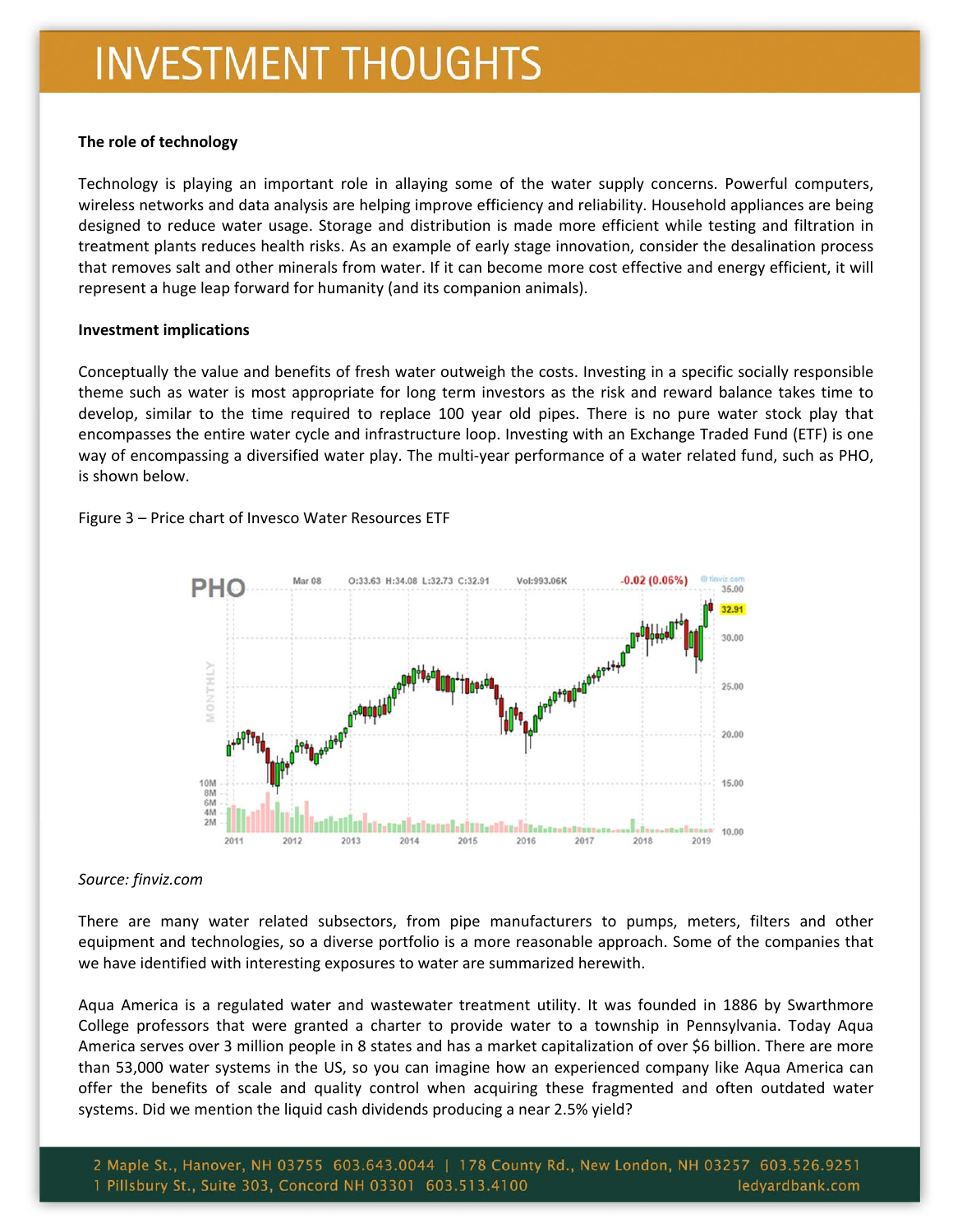Itron sounds like a sci‐fi movie but it is actually a metering company. Itron measures electric power, natural gas and water flows then leverages that data to provide a range of services to utilities and cities. The company's water-related services include leak detection, pressure management, demand forecasting and quality control. Itron's products and services are used in over 100 countries and it has a market capitalization of about \$2 billion. Itron has over 1,400 patents registered or in application. According to Itron in the US only half of water meters are automated and in the rest of the world only 9% of over 1 billion meters are automated. As 5G and other high speed telecom and wireless data technologies are implemented, Itron and the world's water resources may benefit.

Xylem, for those of you with gardens and farms, is a vascular system that brings water from the roots to the stems and leaves of plants. Besides stumping your friends at the next gardening show, you can also mention Xylem the company, which is a world-wide manufacturer and developer of equipment and technologies for water distribution and treatment. From pumps to turbines to aerators Xylem is a leader in the field with revenues of about \$5 billion per year and a market capitalization of over \$14 billion.

As investors we follow several companies and funds in the areas of water and sustainability. Technologies such as desalination and hydroponics have interesting applications and we will monitor them. Company financial strength and investment potential are primary considerations. We are patient for the right opportunities at reasonable valuations with good risk‐reward balances that can contribute to a diversified portfolio.

Although we have only touched briefly on several aspects of the impact and industry of water, you can see how essential water is in our lives. Some people may not be completely aware of water's extended effects, its hidden costs or the potential ramifications of its depletion. Water is our shared commodity. Hopefully we can all help bring awareness to preserving such a precious resource. Enjoy your glass of water today (and every day, lukewarm is better for you).

We welcome your comments.

Thank you.

Best regards,



Fred Wainwright Karen Crump *Senior Investment Strategist Senior Portfolio Manager*  (603) 640-2698 (603) 640-2741 fred.wainwright@ledyardbank.com karen.crump@ledyardbank.com